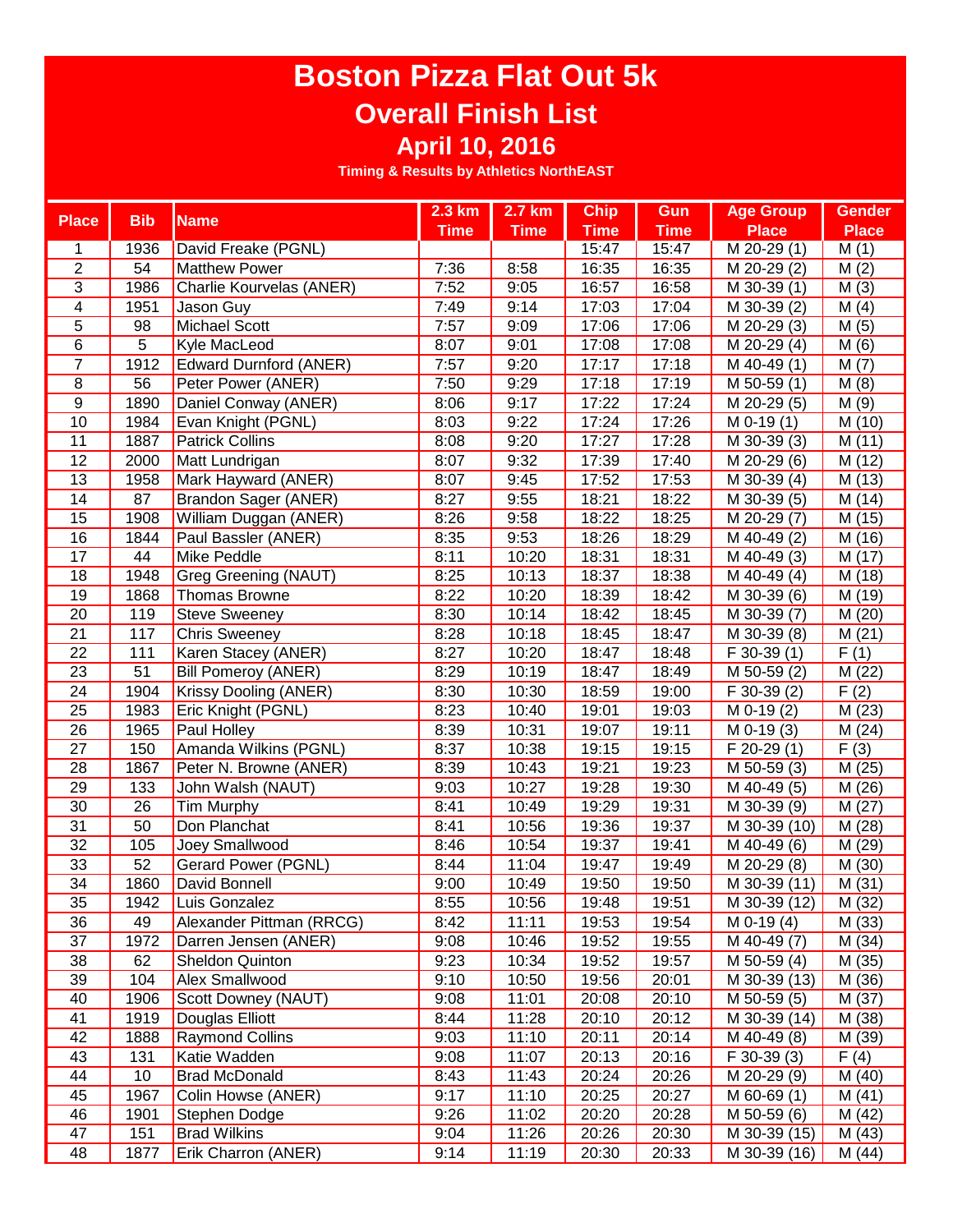## **Boston Pizza Flat Out 5k Overall Finish List April 10, 2016**

| <b>Place</b>    | <b>Bib</b>      | <b>Name</b>               | 2.3 km      | 2.7 km      | <b>Chip</b> | Gun         | <b>Age Group</b>         | <b>Gender</b> |
|-----------------|-----------------|---------------------------|-------------|-------------|-------------|-------------|--------------------------|---------------|
|                 |                 |                           | <b>Time</b> | <b>Time</b> | <b>Time</b> | <b>Time</b> | <b>Place</b>             | <b>Place</b>  |
| 49              | 1964            | Keith Hogan (ANER)        | 9:21        | 11:14       | 20:33       | 20:36       | $\overline{M}$ 50-59 (7) | M (45)        |
| 50              | 1871            | <b>Shantel Buttress</b>   | 9:19        | 11:18       | 20:35       | 20:37       | $\overline{F}$ 20-29 (2) | F(5)          |
| 51              | 1989            | Norbert Lake              | 9:17        | 11:26       | 20:39       | 20:43       | M 40-49 (9)              | M (46)        |
| 52              | 1988            | Ray Laite (ANER)          | 9:35        | 11:10       | 20:44       | 20:45       | M 50-59 (8)              | M(47)         |
| 53              | 55              | <b>Matthew Power</b>      | 9:07        | 11:39       | 20:43       | 20:46       | M 20-29 (10)             | M (48)        |
| 54              | 1834            | Marc Alivio (PRCA)        | 9:25        | 11:22       | 20:44       | 20:48       | M 30-39 (17)             | M (49)        |
| 55              | 1850            | Nathan Bessey             | 9:44        | 11:05       | 20:42       | 20:50       | M 20-29 (11)             | M (50)        |
| 56              | 1966            | Nicole Hollohan           | 9:33        | 11:16       | 20:47       | 20:50       | $F$ 20-29 $(3)$          | F(6)          |
| 57              | 1947            | Joe Greene (ANER)         | 9:52        | 10:59       | 20:42       | 20:51       | M 30-39 (18)             | M(51)         |
| 58              | 34              | <b>Bernard North</b>      | 9:46        | 11:05       | 20:49       | 20:52       | M 40-49 (10)             | M (52)        |
| 59              | 8               | Keith Matthews            | 9:17        | 11:44       | 20:57       | 21:01       | M 40-49 (11)             | M (53)        |
| 60              | 90              | Jason Savoury             | 9:26        | 11:38       | 21:04       | 21:04       | M 40-49 (12)             | M(54)         |
| 61              | 42              | Anthony Paul (ANER)       | 9:52        | 11:20       | 21:08       | 21:12       | M 40-49 (13)             | M (55)        |
| 62              | 78              | Andrew Rossiter (ANER)    | 9:28        | 11:45       | 21:06       | 21:14       | M 40-49 (14)             | M (56)        |
| 63              | 1957            | Kristy Hayward            | 9:53        | 11:22       | 21:12       | 21:15       | $\overline{F}$ 30-39 (4) | F(7)          |
| 64              | 1918            | Jasper Edinger            | 9:54        | 11:22       | 21:06       | 21:17       | $M$ 0-19 $(5)$           | M(57)         |
| 65              | 1985            | Jeremy Korchoski          | 9:59        | 11:32       | 21:26       | 21:31       | M 40-49 (15)             | M (58)        |
| 66              | 1982            | <b>Richie Kmack</b>       | 9:43        | 11:54       | 21:28       | 21:37       | M 30-39 (19)             | M (59)        |
| 67              | 139             | Nicole Warren             | 10:00       | 11:38       | 21:17       | 21:39       | F 20-29 (4)              | F(8)          |
| 68              | 35              | <b>Michael Noseworthy</b> | 10:04       | 11:39       | 21:31       | 21:43       | M 20-29 (12)             | M (60)        |
| 69              | 74              | Arch Rose                 | 10:05       | 11:39       | 21:39       | 21:44       | M 50-59 (9)              | M(61)         |
| 70              | 83              | Chris Ryan                | 10:08       | 11:38       | 21:38       | 21:47       | M 30-39 (20)             | M(62)         |
| $\overline{71}$ | $\overline{71}$ | Nancy Robbins             | 10:05       | 11:44       | 21:46       | 21:49       | $\overline{F}$ 40-49 (1) | F(9)          |
| $\overline{72}$ | 1921            | Andre Engelbrecht         | 9:59        | 11:52       | 21:43       | 21:51       | M 50-59 (10)             | M (63)        |
| 73              | 1892            | Hannah Cooke (PGNL)       | 10:11       | 11:42       | 21:50       | 21:54       | $\overline{F}$ 0-19 (1)  | F(10)         |
| $\overline{74}$ | 113             | Michelle Strang (MARC)    | 10:04       | 11:51       | 21:53       | 21:56       | F 30-39 (5)              | F(11)         |
| $\overline{75}$ | $\overline{28}$ | Caroline Muselet (ANER)   | 10:12       | 11:46       | 21:54       | 21:58       | F 40-49 (2)              | F(12)         |
| 76              | 1991            | <b>Rick Lawes</b>         | 9:57        | 12:01       | 21:52       | 21:58       | $\overline{M}$ 60-69 (2) | M(64)         |
| 77              | $\overline{2}$  | Jason MacDonald           | 9:47        | 12:12       | 21:56       | 22:00       | M 40-49 (16)             | M (65)        |
| 78              | 89              | Melinda Saunders (ANER)   | 10:12       | 11:56       | 22:05       | 22:08       | $F$ 40-49 $(3)$          | F(13)         |
| 79              | 1954            | Dean Hammond              | 9:53        | 12:20       | 22:06       | 22:14       | M 30-39 (21)             | M (66)        |
| 80              | 1848            | Jennifer Bennett          | 10:15       | 11:59       | 22:06       | 22:14       | $F$ 40-49 (4)            | F(14)         |
| 81              | 65              | <b>Kirk Regular</b>       | 10:34       | 11:45       | 22:01       | 22:20       | M 40-49 (17)             | M (67)        |
| 82              | 135             | Scott Walsh (ANER)        | 10:15       | 12:09       | 22:21       | 22:25       | M 20-29 (13)             | M (68)        |
| $\overline{83}$ | 1955            | Joshua Handrigan          | 10:42       | 11:55       | 22:23       | 22:37       | M 30-39 (22)             | M(69)         |
| 84              | 1845            | Nancy Beaton              | 10:17       | 12:21       | 22:34       | 22:39       | F 30-39 (6)              | F(15)         |
| 85              | 72              | <b>Rudy Roberts</b>       | 10:08       | 12:36       | 22:38       | 22:44       | M 40-49 (18)             | M (70)        |
| 86              | 1996            | Cynthia Littlejohn        | 10:37       | 12:07       | 22:40       | 22:45       | F 30-39 (7)              | F(16)         |
| 87              | 1909            | Andrea Duguid             | 10:12       | 12:35       | 22:39       | 22:47       | F 40-49 (5)              | F(17)         |
| 88              | 124             | <b>Torfi Thorarinson</b>  | 10:27       | 12:23       | 22:44       | 22:50       | M 40-49 (19)             | M(71)         |
| 89              | 6               | Dan Matthews              | 10:15       | 12:35       | 22:49       | 22:51       | M 30-39 (23)             | M (72)        |
| 90              | 63              | Dylan Rakai               | 10:38       | 12:19       | 22:46       | 22:58       | M 30-39 (24)             | M (73)        |
| 91              | 76              | Vicki Rose                | 10:54       | 12:13       | 22:57       | 23:07       | F 40-49 (6)              | F(18)         |
| 92              | 1992            | Nick Leamon               | 11:03       | 12:06       | 22:58       | 23:09       | M 20-29 (14)             | M (74)        |
| 93              | 12              | Michael McFatridge        | 10:24       | 12:56       | 23:10       | 23:21       | M 20-29 (15)             | M (75)        |
| 94              | 100             | Paul Shea (ANER)          | 10:19       | 13:06       | 23:22       | 23:26       |                          | M (76)        |
| 95              |                 |                           |             |             |             |             | M 50-59 (11)             |               |
|                 | 1941            | Ryan Glynn (PRCA)         | 10:39       | 12:52       | 23:25       | 23:31       | M 30-39 (25)             | M (77)        |
| 96              | 1880            | <b>Steve Cleary</b>       | 10:49       | 12:42       | 23:24       | 23:32       | M 40-49 (20)             | M (78)        |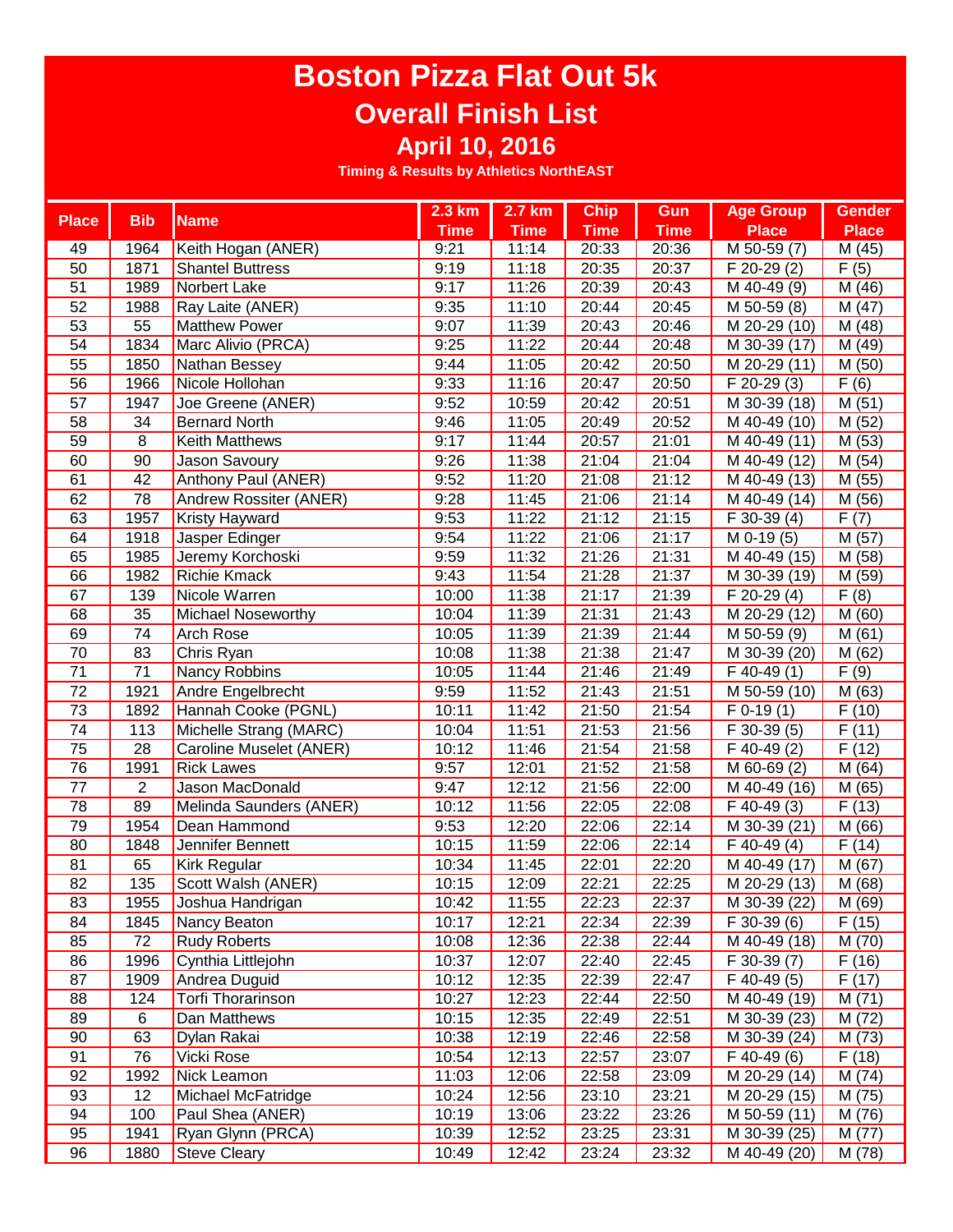## **Boston Pizza Flat Out 5k Overall Finish List April 10, 2016**

| <b>Bib</b><br><b>Place</b><br><b>Name</b><br><b>Time</b><br><b>Time</b><br><b>Time</b><br><b>Time</b><br><b>Place</b><br><b>Place</b><br>23:28<br>$F$ 0-19 $(2)$<br>F(19)<br>97<br>146<br>10:22<br>13:11<br>23:33<br>Marcella Whelan<br>(20)<br>98<br>1913<br>12:18<br>23:19<br>11:14<br>23:33<br>F 20-29 (5)<br>F<br><b>Tracey Dyer</b><br>99<br>11:29<br>12:04<br>23:22<br>M (79)<br>1934<br>Mark Ford<br>23:34<br>$M$ 0-19 $(6)$<br>100<br>1875<br>Jodi Card (ANER)<br>10:40<br>12:54<br>23:31<br>23:35<br>F 30-39 (8)<br>F(21)<br>101<br>1884<br><b>Fred Colbourne</b><br>10:25<br>13:09<br>23:30<br>23:35<br>M 60-69 (3)<br>M (80)<br>102<br>1915<br>Ron Earles (PRCA)<br>10:54<br>12:48<br>23:30<br>23:42<br>M 50-59 (12)<br>M(81)<br>103<br>85<br>12:45<br>23:33<br>23:45<br>M 60-69 (4)<br>M (82)<br>Joe Ryan<br>11:00<br>152<br>Noah Williams (PGNL)<br>104<br>11:35<br>12:11<br>23:34<br>23:46<br>$\overline{M}$ 0-19 (7)<br>M (83)<br>M (84)<br>105<br>$\overline{7}$<br>Ed Matthews (PRCA)<br>10:16<br>13:31<br>23:44<br>23:48<br>M 40-49 (21)<br>61<br>12:38<br>(22)<br>106<br>11:12<br>23:44<br>23:50<br>$F$ 50-59 $(1)$<br>F<br>Diana Quinton<br>107<br>10:29<br>13:23<br>23:46<br>23:52<br>M 50-59 (13)<br>M (85)<br>1938<br><b>Bruce Gellately</b><br>$\overline{F(23)}$<br>25<br>Juanita Murphy (PRCA)<br>11:10<br>12:45<br>23:42<br>23:55<br>F 40-49 (7)<br>108<br>F(24)<br>109<br>84<br>11:06<br>13:01<br>23:57<br>24:07<br>F 40-49 (8)<br>Janet Ryan<br>F(25)<br>110<br>1999<br>Judit Lovas<br>13:13<br>24:03<br>24:08<br>$\overline{F}$ 30-39 (9)<br>10:55<br>M (86)<br>111<br>1864<br>Jesse Brazil<br>13:44<br>24:15<br>24:20<br>10:35<br>M 20-29 (16)<br>M (87)<br>112<br>126<br>13:20<br>24:13<br>24:21<br>Christopher Tobin<br>11:00<br>M 30-39 (26)<br>113<br>1900<br>Mark Didham (PRCA)<br>24:06<br>24:21<br>M (88)<br>11:33<br>12:48<br>M 30-39 (27)<br>(26)<br>13:23<br>24:13<br>24:24<br>114<br>1846<br>Jody Beckett-O'Leary<br>11:01<br>F 40-49 (9)<br>F<br>(27)<br>115<br>102<br>11:17<br>13:08<br>24:15<br>24:26<br><b>Kelly Simms</b><br>F 30-39 (10)<br>F |  | 2.3 km | 2.7 km | <b>Chip</b> | <b>Gun</b> | <b>Age Group</b> | <b>Gender</b> |
|-----------------------------------------------------------------------------------------------------------------------------------------------------------------------------------------------------------------------------------------------------------------------------------------------------------------------------------------------------------------------------------------------------------------------------------------------------------------------------------------------------------------------------------------------------------------------------------------------------------------------------------------------------------------------------------------------------------------------------------------------------------------------------------------------------------------------------------------------------------------------------------------------------------------------------------------------------------------------------------------------------------------------------------------------------------------------------------------------------------------------------------------------------------------------------------------------------------------------------------------------------------------------------------------------------------------------------------------------------------------------------------------------------------------------------------------------------------------------------------------------------------------------------------------------------------------------------------------------------------------------------------------------------------------------------------------------------------------------------------------------------------------------------------------------------------------------------------------------------------------------------------------------------------------------------------------------------------------------------------------------------------------------------------------------------------------------------------------------|--|--------|--------|-------------|------------|------------------|---------------|
|                                                                                                                                                                                                                                                                                                                                                                                                                                                                                                                                                                                                                                                                                                                                                                                                                                                                                                                                                                                                                                                                                                                                                                                                                                                                                                                                                                                                                                                                                                                                                                                                                                                                                                                                                                                                                                                                                                                                                                                                                                                                                               |  |        |        |             |            |                  |               |
|                                                                                                                                                                                                                                                                                                                                                                                                                                                                                                                                                                                                                                                                                                                                                                                                                                                                                                                                                                                                                                                                                                                                                                                                                                                                                                                                                                                                                                                                                                                                                                                                                                                                                                                                                                                                                                                                                                                                                                                                                                                                                               |  |        |        |             |            |                  |               |
|                                                                                                                                                                                                                                                                                                                                                                                                                                                                                                                                                                                                                                                                                                                                                                                                                                                                                                                                                                                                                                                                                                                                                                                                                                                                                                                                                                                                                                                                                                                                                                                                                                                                                                                                                                                                                                                                                                                                                                                                                                                                                               |  |        |        |             |            |                  |               |
|                                                                                                                                                                                                                                                                                                                                                                                                                                                                                                                                                                                                                                                                                                                                                                                                                                                                                                                                                                                                                                                                                                                                                                                                                                                                                                                                                                                                                                                                                                                                                                                                                                                                                                                                                                                                                                                                                                                                                                                                                                                                                               |  |        |        |             |            |                  |               |
|                                                                                                                                                                                                                                                                                                                                                                                                                                                                                                                                                                                                                                                                                                                                                                                                                                                                                                                                                                                                                                                                                                                                                                                                                                                                                                                                                                                                                                                                                                                                                                                                                                                                                                                                                                                                                                                                                                                                                                                                                                                                                               |  |        |        |             |            |                  |               |
|                                                                                                                                                                                                                                                                                                                                                                                                                                                                                                                                                                                                                                                                                                                                                                                                                                                                                                                                                                                                                                                                                                                                                                                                                                                                                                                                                                                                                                                                                                                                                                                                                                                                                                                                                                                                                                                                                                                                                                                                                                                                                               |  |        |        |             |            |                  |               |
|                                                                                                                                                                                                                                                                                                                                                                                                                                                                                                                                                                                                                                                                                                                                                                                                                                                                                                                                                                                                                                                                                                                                                                                                                                                                                                                                                                                                                                                                                                                                                                                                                                                                                                                                                                                                                                                                                                                                                                                                                                                                                               |  |        |        |             |            |                  |               |
|                                                                                                                                                                                                                                                                                                                                                                                                                                                                                                                                                                                                                                                                                                                                                                                                                                                                                                                                                                                                                                                                                                                                                                                                                                                                                                                                                                                                                                                                                                                                                                                                                                                                                                                                                                                                                                                                                                                                                                                                                                                                                               |  |        |        |             |            |                  |               |
|                                                                                                                                                                                                                                                                                                                                                                                                                                                                                                                                                                                                                                                                                                                                                                                                                                                                                                                                                                                                                                                                                                                                                                                                                                                                                                                                                                                                                                                                                                                                                                                                                                                                                                                                                                                                                                                                                                                                                                                                                                                                                               |  |        |        |             |            |                  |               |
|                                                                                                                                                                                                                                                                                                                                                                                                                                                                                                                                                                                                                                                                                                                                                                                                                                                                                                                                                                                                                                                                                                                                                                                                                                                                                                                                                                                                                                                                                                                                                                                                                                                                                                                                                                                                                                                                                                                                                                                                                                                                                               |  |        |        |             |            |                  |               |
|                                                                                                                                                                                                                                                                                                                                                                                                                                                                                                                                                                                                                                                                                                                                                                                                                                                                                                                                                                                                                                                                                                                                                                                                                                                                                                                                                                                                                                                                                                                                                                                                                                                                                                                                                                                                                                                                                                                                                                                                                                                                                               |  |        |        |             |            |                  |               |
|                                                                                                                                                                                                                                                                                                                                                                                                                                                                                                                                                                                                                                                                                                                                                                                                                                                                                                                                                                                                                                                                                                                                                                                                                                                                                                                                                                                                                                                                                                                                                                                                                                                                                                                                                                                                                                                                                                                                                                                                                                                                                               |  |        |        |             |            |                  |               |
|                                                                                                                                                                                                                                                                                                                                                                                                                                                                                                                                                                                                                                                                                                                                                                                                                                                                                                                                                                                                                                                                                                                                                                                                                                                                                                                                                                                                                                                                                                                                                                                                                                                                                                                                                                                                                                                                                                                                                                                                                                                                                               |  |        |        |             |            |                  |               |
|                                                                                                                                                                                                                                                                                                                                                                                                                                                                                                                                                                                                                                                                                                                                                                                                                                                                                                                                                                                                                                                                                                                                                                                                                                                                                                                                                                                                                                                                                                                                                                                                                                                                                                                                                                                                                                                                                                                                                                                                                                                                                               |  |        |        |             |            |                  |               |
|                                                                                                                                                                                                                                                                                                                                                                                                                                                                                                                                                                                                                                                                                                                                                                                                                                                                                                                                                                                                                                                                                                                                                                                                                                                                                                                                                                                                                                                                                                                                                                                                                                                                                                                                                                                                                                                                                                                                                                                                                                                                                               |  |        |        |             |            |                  |               |
|                                                                                                                                                                                                                                                                                                                                                                                                                                                                                                                                                                                                                                                                                                                                                                                                                                                                                                                                                                                                                                                                                                                                                                                                                                                                                                                                                                                                                                                                                                                                                                                                                                                                                                                                                                                                                                                                                                                                                                                                                                                                                               |  |        |        |             |            |                  |               |
|                                                                                                                                                                                                                                                                                                                                                                                                                                                                                                                                                                                                                                                                                                                                                                                                                                                                                                                                                                                                                                                                                                                                                                                                                                                                                                                                                                                                                                                                                                                                                                                                                                                                                                                                                                                                                                                                                                                                                                                                                                                                                               |  |        |        |             |            |                  |               |
|                                                                                                                                                                                                                                                                                                                                                                                                                                                                                                                                                                                                                                                                                                                                                                                                                                                                                                                                                                                                                                                                                                                                                                                                                                                                                                                                                                                                                                                                                                                                                                                                                                                                                                                                                                                                                                                                                                                                                                                                                                                                                               |  |        |        |             |            |                  |               |
|                                                                                                                                                                                                                                                                                                                                                                                                                                                                                                                                                                                                                                                                                                                                                                                                                                                                                                                                                                                                                                                                                                                                                                                                                                                                                                                                                                                                                                                                                                                                                                                                                                                                                                                                                                                                                                                                                                                                                                                                                                                                                               |  |        |        |             |            |                  |               |
|                                                                                                                                                                                                                                                                                                                                                                                                                                                                                                                                                                                                                                                                                                                                                                                                                                                                                                                                                                                                                                                                                                                                                                                                                                                                                                                                                                                                                                                                                                                                                                                                                                                                                                                                                                                                                                                                                                                                                                                                                                                                                               |  |        |        |             |            |                  |               |
| 116<br>1946<br>11:10<br>13:21<br>24:16<br>24:31<br>M 40-49 (22)<br>Cory Grandy<br>M (89)                                                                                                                                                                                                                                                                                                                                                                                                                                                                                                                                                                                                                                                                                                                                                                                                                                                                                                                                                                                                                                                                                                                                                                                                                                                                                                                                                                                                                                                                                                                                                                                                                                                                                                                                                                                                                                                                                                                                                                                                      |  |        |        |             |            |                  |               |
| <b>Candace Watkins</b><br>117<br>140<br>11:12<br>13:25<br>24:27<br>24:37<br>$\overline{F}$ 30-39 (11)<br>F(28)                                                                                                                                                                                                                                                                                                                                                                                                                                                                                                                                                                                                                                                                                                                                                                                                                                                                                                                                                                                                                                                                                                                                                                                                                                                                                                                                                                                                                                                                                                                                                                                                                                                                                                                                                                                                                                                                                                                                                                                |  |        |        |             |            |                  |               |
| 118<br>99<br>11:20<br>13:17<br>24:22<br><b>William Seaward</b><br>24:37<br>M 50-59 (14)<br>M (90)                                                                                                                                                                                                                                                                                                                                                                                                                                                                                                                                                                                                                                                                                                                                                                                                                                                                                                                                                                                                                                                                                                                                                                                                                                                                                                                                                                                                                                                                                                                                                                                                                                                                                                                                                                                                                                                                                                                                                                                             |  |        |        |             |            |                  |               |
| 11:34<br>119<br>1949<br>Tory Greey (ANER)<br>13:03<br>24:30<br>24:38<br>F 30-39 (12)<br>F(29)                                                                                                                                                                                                                                                                                                                                                                                                                                                                                                                                                                                                                                                                                                                                                                                                                                                                                                                                                                                                                                                                                                                                                                                                                                                                                                                                                                                                                                                                                                                                                                                                                                                                                                                                                                                                                                                                                                                                                                                                 |  |        |        |             |            |                  |               |
| 64<br>11:32<br>24:34<br>120<br>13:13<br>24:45<br>F 30-39 (13)<br>F(30)<br>Marjaana Rakai                                                                                                                                                                                                                                                                                                                                                                                                                                                                                                                                                                                                                                                                                                                                                                                                                                                                                                                                                                                                                                                                                                                                                                                                                                                                                                                                                                                                                                                                                                                                                                                                                                                                                                                                                                                                                                                                                                                                                                                                      |  |        |        |             |            |                  |               |
| 1933<br>121<br>11:34<br>13:11<br>24:32<br>24:45<br>$F$ 0-19 $(3)$<br>F(31)<br><b>Emily Ford</b>                                                                                                                                                                                                                                                                                                                                                                                                                                                                                                                                                                                                                                                                                                                                                                                                                                                                                                                                                                                                                                                                                                                                                                                                                                                                                                                                                                                                                                                                                                                                                                                                                                                                                                                                                                                                                                                                                                                                                                                               |  |        |        |             |            |                  |               |
| 122<br>1895<br>11:15<br>13:35<br>24:51<br>$\overline{M}$ 50-59 (15)<br>M (91)<br>Joe Craig<br>24:40                                                                                                                                                                                                                                                                                                                                                                                                                                                                                                                                                                                                                                                                                                                                                                                                                                                                                                                                                                                                                                                                                                                                                                                                                                                                                                                                                                                                                                                                                                                                                                                                                                                                                                                                                                                                                                                                                                                                                                                           |  |        |        |             |            |                  |               |
| 123<br>153<br>Madeline Wilson (PRCA)<br>11:25<br>13:25<br>F<br>(32)<br>24:39<br>24:51<br>F 50-59 (2)                                                                                                                                                                                                                                                                                                                                                                                                                                                                                                                                                                                                                                                                                                                                                                                                                                                                                                                                                                                                                                                                                                                                                                                                                                                                                                                                                                                                                                                                                                                                                                                                                                                                                                                                                                                                                                                                                                                                                                                          |  |        |        |             |            |                  |               |
| 11<br>$\overline{F(33)}$<br>124<br>Kim McDonald (PRCA)<br>11:26<br>13:34<br>24:46<br>25:00<br>$\overline{F}$ 50-59 (3)                                                                                                                                                                                                                                                                                                                                                                                                                                                                                                                                                                                                                                                                                                                                                                                                                                                                                                                                                                                                                                                                                                                                                                                                                                                                                                                                                                                                                                                                                                                                                                                                                                                                                                                                                                                                                                                                                                                                                                        |  |        |        |             |            |                  |               |
| 11:17<br>$\overline{F(34)}$<br>125<br>1925<br>Jennifer Fahey<br>13:44<br>24:53<br>25:01<br>F 30-39 (14)                                                                                                                                                                                                                                                                                                                                                                                                                                                                                                                                                                                                                                                                                                                                                                                                                                                                                                                                                                                                                                                                                                                                                                                                                                                                                                                                                                                                                                                                                                                                                                                                                                                                                                                                                                                                                                                                                                                                                                                       |  |        |        |             |            |                  |               |
| 11:56<br>F(35)<br>126<br>Catherine Rose-Jackman (PRCA)<br>13:05<br>24:50<br>25:02<br>F 30-39 (15)<br>77                                                                                                                                                                                                                                                                                                                                                                                                                                                                                                                                                                                                                                                                                                                                                                                                                                                                                                                                                                                                                                                                                                                                                                                                                                                                                                                                                                                                                                                                                                                                                                                                                                                                                                                                                                                                                                                                                                                                                                                       |  |        |        |             |            |                  |               |
| 11:35<br>F(36)<br>127<br>93<br>Amanda Scott (ANER)<br>13:27<br>24:56<br>25:03<br>F 30-39 (16)                                                                                                                                                                                                                                                                                                                                                                                                                                                                                                                                                                                                                                                                                                                                                                                                                                                                                                                                                                                                                                                                                                                                                                                                                                                                                                                                                                                                                                                                                                                                                                                                                                                                                                                                                                                                                                                                                                                                                                                                 |  |        |        |             |            |                  |               |
| 128<br>114<br>F(37)<br>Dwan Street (ANER)<br>11:19<br>13:44<br>24:58<br>25:04<br>F 30-39 (17)                                                                                                                                                                                                                                                                                                                                                                                                                                                                                                                                                                                                                                                                                                                                                                                                                                                                                                                                                                                                                                                                                                                                                                                                                                                                                                                                                                                                                                                                                                                                                                                                                                                                                                                                                                                                                                                                                                                                                                                                 |  |        |        |             |            |                  |               |
| 129<br>1987<br>Tracy Lacey (ANER)<br>11:35<br>13:32<br>25:01<br>25:08<br>F 40-49 (10)<br>F(38)                                                                                                                                                                                                                                                                                                                                                                                                                                                                                                                                                                                                                                                                                                                                                                                                                                                                                                                                                                                                                                                                                                                                                                                                                                                                                                                                                                                                                                                                                                                                                                                                                                                                                                                                                                                                                                                                                                                                                                                                |  |        |        |             |            |                  |               |
| F(39)<br>130<br>125<br>Amanda Tippett<br>12:06<br>13:08<br>25:04<br>F 30-39 (18)<br>25:15                                                                                                                                                                                                                                                                                                                                                                                                                                                                                                                                                                                                                                                                                                                                                                                                                                                                                                                                                                                                                                                                                                                                                                                                                                                                                                                                                                                                                                                                                                                                                                                                                                                                                                                                                                                                                                                                                                                                                                                                     |  |        |        |             |            |                  |               |
| Dennis Flynn (ANER)<br>M (92)<br>M 40-49 (23)<br>131<br>1932<br>11:22<br>13:55<br>25:16<br>25:18                                                                                                                                                                                                                                                                                                                                                                                                                                                                                                                                                                                                                                                                                                                                                                                                                                                                                                                                                                                                                                                                                                                                                                                                                                                                                                                                                                                                                                                                                                                                                                                                                                                                                                                                                                                                                                                                                                                                                                                              |  |        |        |             |            |                  |               |
| 132<br>1874<br>Kayla Callahan<br>11:42<br>13:40<br>25:16<br>25:22<br>F 20-29 (6)<br>F(40)                                                                                                                                                                                                                                                                                                                                                                                                                                                                                                                                                                                                                                                                                                                                                                                                                                                                                                                                                                                                                                                                                                                                                                                                                                                                                                                                                                                                                                                                                                                                                                                                                                                                                                                                                                                                                                                                                                                                                                                                     |  |        |        |             |            |                  |               |
| 133<br>11:35<br>F(41)<br>60<br>Amelia Quinton<br>13:49<br>25:20<br>25:25<br>$F$ 0-19 $(4)$                                                                                                                                                                                                                                                                                                                                                                                                                                                                                                                                                                                                                                                                                                                                                                                                                                                                                                                                                                                                                                                                                                                                                                                                                                                                                                                                                                                                                                                                                                                                                                                                                                                                                                                                                                                                                                                                                                                                                                                                    |  |        |        |             |            |                  |               |
| 23<br>134<br>Paul Moores (ANER)<br>11:59<br>13:29<br>25:29<br>M (93)<br>24:56<br>M 50-59 (16)                                                                                                                                                                                                                                                                                                                                                                                                                                                                                                                                                                                                                                                                                                                                                                                                                                                                                                                                                                                                                                                                                                                                                                                                                                                                                                                                                                                                                                                                                                                                                                                                                                                                                                                                                                                                                                                                                                                                                                                                 |  |        |        |             |            |                  |               |
| 135<br>1977<br>13:42<br>25:19<br>25:32<br>F(42)<br>Tonia Kennedy (PRCA)<br>11:49<br>F 30-39 (19)                                                                                                                                                                                                                                                                                                                                                                                                                                                                                                                                                                                                                                                                                                                                                                                                                                                                                                                                                                                                                                                                                                                                                                                                                                                                                                                                                                                                                                                                                                                                                                                                                                                                                                                                                                                                                                                                                                                                                                                              |  |        |        |             |            |                  |               |
| 1859<br>Angela Bonnell<br>136<br>11:47<br>13:50<br>25:30<br>25:37<br>F 30-39 (20)<br>F(43)                                                                                                                                                                                                                                                                                                                                                                                                                                                                                                                                                                                                                                                                                                                                                                                                                                                                                                                                                                                                                                                                                                                                                                                                                                                                                                                                                                                                                                                                                                                                                                                                                                                                                                                                                                                                                                                                                                                                                                                                    |  |        |        |             |            |                  |               |
| 137<br>1902<br>Carolyn Donahue<br>13:42<br>25:30<br>25:37<br>11:54<br>F 40-49 (11)<br>F(44)                                                                                                                                                                                                                                                                                                                                                                                                                                                                                                                                                                                                                                                                                                                                                                                                                                                                                                                                                                                                                                                                                                                                                                                                                                                                                                                                                                                                                                                                                                                                                                                                                                                                                                                                                                                                                                                                                                                                                                                                   |  |        |        |             |            |                  |               |
| 138<br>110<br>25:30<br>25:38<br>Vanessa Squires<br>11:36<br>14:02<br>F 30-39 (21)<br>F(45)                                                                                                                                                                                                                                                                                                                                                                                                                                                                                                                                                                                                                                                                                                                                                                                                                                                                                                                                                                                                                                                                                                                                                                                                                                                                                                                                                                                                                                                                                                                                                                                                                                                                                                                                                                                                                                                                                                                                                                                                    |  |        |        |             |            |                  |               |
| 137<br>139<br>Liam Walsh Sr<br>11:16<br>14:24<br>25:35<br>25:41<br>M 30-39 (28)<br>M (94)                                                                                                                                                                                                                                                                                                                                                                                                                                                                                                                                                                                                                                                                                                                                                                                                                                                                                                                                                                                                                                                                                                                                                                                                                                                                                                                                                                                                                                                                                                                                                                                                                                                                                                                                                                                                                                                                                                                                                                                                     |  |        |        |             |            |                  |               |
| 140<br>36<br>11:50<br>13:58<br>25:25<br>25:48<br>F(46)<br><b>Nicole Noseworthy</b><br>F 20-29 (7)                                                                                                                                                                                                                                                                                                                                                                                                                                                                                                                                                                                                                                                                                                                                                                                                                                                                                                                                                                                                                                                                                                                                                                                                                                                                                                                                                                                                                                                                                                                                                                                                                                                                                                                                                                                                                                                                                                                                                                                             |  |        |        |             |            |                  |               |
| 141<br>134<br>Liam Walsh<br>10:14<br>15:33<br>25:41<br>25:48<br>M 0-19 (8)<br>M (95)                                                                                                                                                                                                                                                                                                                                                                                                                                                                                                                                                                                                                                                                                                                                                                                                                                                                                                                                                                                                                                                                                                                                                                                                                                                                                                                                                                                                                                                                                                                                                                                                                                                                                                                                                                                                                                                                                                                                                                                                          |  |        |        |             |            |                  |               |
| 142<br>39<br>11:54<br>13:58<br>25:28<br>25:52<br>F 20-29 (8)<br>F(47)<br>Meghan O'Rielly                                                                                                                                                                                                                                                                                                                                                                                                                                                                                                                                                                                                                                                                                                                                                                                                                                                                                                                                                                                                                                                                                                                                                                                                                                                                                                                                                                                                                                                                                                                                                                                                                                                                                                                                                                                                                                                                                                                                                                                                      |  |        |        |             |            |                  |               |
| 143<br>1910<br>Jonathan Duke<br>11:51<br>14:03<br>25:36<br>25:54<br>M 30-39 (29)<br>M (96)                                                                                                                                                                                                                                                                                                                                                                                                                                                                                                                                                                                                                                                                                                                                                                                                                                                                                                                                                                                                                                                                                                                                                                                                                                                                                                                                                                                                                                                                                                                                                                                                                                                                                                                                                                                                                                                                                                                                                                                                    |  |        |        |             |            |                  |               |
| 144<br><b>Chantal Frenette</b><br>12:24<br>13:32<br>25:32<br>F(48)<br>1937<br>25:57<br>F 20-29 (9)                                                                                                                                                                                                                                                                                                                                                                                                                                                                                                                                                                                                                                                                                                                                                                                                                                                                                                                                                                                                                                                                                                                                                                                                                                                                                                                                                                                                                                                                                                                                                                                                                                                                                                                                                                                                                                                                                                                                                                                            |  |        |        |             |            |                  |               |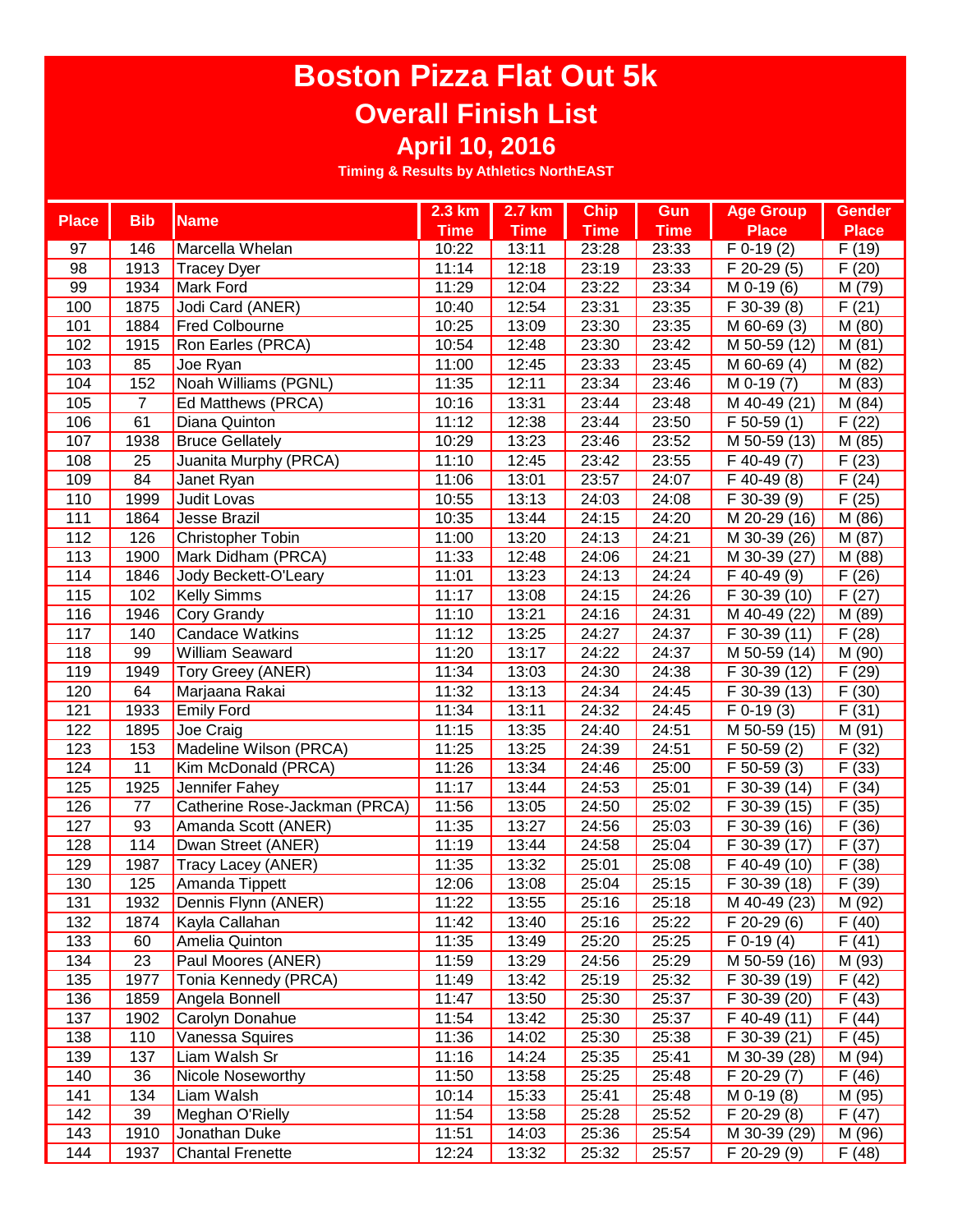# **Boston Pizza Flat Out 5k Overall Finish List**

**April 10, 2016**

| <b>Place</b> | <b>Bib</b>      | <b>Name</b>                   | $2.3$ km    | 2.7 km      | <b>Chip</b> | Gun         | <b>Age Group</b>          | <b>Gender</b>      |
|--------------|-----------------|-------------------------------|-------------|-------------|-------------|-------------|---------------------------|--------------------|
|              |                 |                               | <b>Time</b> | <b>Time</b> | <b>Time</b> | <b>Time</b> | <b>Place</b>              | <b>Place</b>       |
| 145          | 75              | Melanie Rose                  | 11:51       | 14:07       | 25:48       | 25:58       | F 40-49 (12)              | F(49)              |
| 146          | 1930            | Susan Flanagan (ANER)         | 12:15       | 13:44       | 25:42       | 26:00       | F 40-49 (13)              | F(50)              |
| 147          | 22              | Victoria Mitchell             | 12:19       | 13:42       | 25:36       | 26:01       | F 30-39 (22)              | F(51)              |
| 148          | 1927            | <b>Harold Fillier</b>         | 12:00       | 14:03       | 25:43       | 26:03       | M 60-69 (5)               | M (97)             |
| 149          | 1950            | Connie Gullage (PRCA)         | 11:56       | 14:08       | 25:51       | 26:04       | F 40-49 (14)              | F(52)              |
| 150          | 30              | <b>Justin Neil</b>            | 12:34       | 13:40       | 25:43       | 26:14       | M 20-29 (17)              | M (98)             |
| 151          | 107             | Nicole Smith                  | 12:39       | 13:35       | 25:59       | 26:14       | F 20-29 (10)              | F(53)              |
| 152          | 31              | Meghan Neil                   | 12:35       | 13:39       | 25:44       | 26:14       | F 20-29 (11)              | F(54)              |
| 153          | 1952            | <b>Brendan Hagerty (ANER)</b> | 12:05       | 14:12       | 26:03       | 26:17       | M 30-39 (30)              | M (99)             |
| 154          | 1970            | Neil Hyde                     | 12:04       | 14:13       | 26:06       | 26:18       | $\overline{M}$ 30-39 (31) | M (100)            |
| 155          | 1870            | Melissa Butler                | 12:34       | 13:44       | 25:58       | 26:18       | $\overline{F}$ 30-39 (23) | F(55)              |
| 156          | 79              | Dave Rowe                     | 12:14       | 14:06       | 25:57       | 26:20       | $\overline{M}$ 30-39 (32) | M (101)            |
| 157          | 149             | Jennifer Wickens              | 12:40       | 13:42       | 25:48       | 26:23       | F 30-39 (24)              | F(56)              |
| 158          | 138             | Julie Warren                  | 12:56       | 13:27       | 25:56       | 26:24       | F 20-29 (12)              | $\overline{F(57)}$ |
| 159          | 130             | Patrick von Wiegen            | 12:57       | 13:27       | 25:56       | 26:24       | M 30-39 (33)              | M (102)            |
| 160          | 1857            | <b>Trudy Blackwood</b>        | 12:30       | 13:55       | 26:01       | 26:26       | F 30-39 (25)              | F(58)              |
| 161          | 70              | Mark Riggs                    | 12:39       | 13:46       | 25:54       | 26:26       | M 20-29 (18)              | M (103)            |
| 162          | 1891            | Sandie Cook (PRCA)            | 12:33       | 13:53       | 26:13       | 26:27       | F 30-39 (26)              | F(59)              |
| 163          | 1960            | Amy Henderson                 | 12:24       | 14:04       | 26:17       | 26:29       | F 30-39 (27)              | F(60)              |
| 164          | 1995            | Anna Linegar                  | 12:12       | 14:17       | 26:17       | 26:29       | F 30-39 (28)              | (61)<br>F          |
| 165          | 1852            | Dayle Biggin                  | 12:06       | 14:25       | 26:20       | 26:32       | F 40-49 (15)              | (62)<br>F          |
| 166          | 142             | Sara West                     | 12:22       | 14:12       | 26:25       | 26:35       | F 30-39 (29)              | F<br>(63)          |
| 167          | $\overline{53}$ | <b>Katie Power</b>            | 12:05       | 14:30       | 26:23       | 26:35       | F 20-29 (13)              | (64)<br>F          |
| 168          | 1961            | <b>Patrick Hewitt</b>         | 12:02       | 14:46       | 26:37       | 26:49       | M 60-69 (6)               | M (104)            |
| 169          | 1911            | Mark Dunphy                   | 12:51       | 13:57       | 26:22       | 26:49       | M 30-39 (34)              | M (105)            |
| 170          | 136             | <b>Wendy Walsh</b>            | 12:02       | 14:47       | 26:43       | 26:49       | F 30-39 (30)              | F(65)              |
| 171          | 1833            | <b>Daniel Albrechtsons</b>    | 12:32       | 14:17       | 26:24       | 26:50       | M 20-29 (19)              | M (106)            |
| 172          | 47              | Pamela Pike                   | 12:49       | 14:04       | 26:18       | 26:54       | $\overline{F}$ 40-49 (16) | F(66)              |
| 173          | 80              | Noel Roy                      | 12:25       | 14:33       | 26:46       | 26:59       | M 70-99 (1)               | M (107)            |
| 174          | 1853            | <b>William Biggin</b>         | 12:23       | 14:47       | 26:59       | 27:11       | M 50-59 (17)              | M (108)            |
| 175          | 123             | Tara Thomas                   | 12:29       | 14:45       | 26:54       | 27:15       | $\overline{F}$ 30-39 (31) | F(67)              |
| 176          | 1889            | <b>Ryan Collins</b>           | 12:33       | 14:46       | 27:06       | 27:19       | $\overline{M}$ 30-39 (35) | M (109)            |
| 177          | 1973            | <b>Bernadette Jerrett</b>     | 12:24       | 15:02       | 27:14       | 27:26       | $F$ 60-69 $(1)$           | F(68)              |
| 178          | 1861            | <b>Randy Bouzane</b>          | 11:59       | 15:28       | 27:06       | 27:27       | M 40-49 (24)              | M (110)            |
| 179          | 96              | Katherine Scott (PRCA)        | 13:01       | 14:35       | 27:19       | 27:36       | $F$ 30-39 (32)            | F(69)              |
| 180          | 1898            | Lori Dalton (PRCA)            | 12:55       | 14:44       | 27:23       | 27:40       | F 30-39 (33)              | F(70)              |
| 181          | 1865            | Gloria Brown (PRCA)           | 13:00       | 14:42       | 27:29       | 27:43       | F 50-59 (4)               | F(71)              |
| 182          | 1849            | Dianne Bessey                 | 13:24       | 14:20       | 27:27       | 27:45       | F 50-59 (5)               | F(72)              |
| 183          | 1869            | Sonya Burden                  | 13:05       | 14:40       | 27:29       | 27:46       | F 30-39 (34)              | F(73)              |
| 184          | 1856            | Nicole Bishop                 | 13:24       | 14:27       | 27:23       | 27:52       | F 20-29 (14)              | F(74)              |
| 185          | 97              | Ken Scott                     | 12:43       | 15:10       | 27:45       | 27:54       | M 50-59 (18)              | M (111)            |
| 186          | 147             | <b>Bud Whitten</b>            | 12:43       | 15:13       | 27:37       | 27:57       | M 50-59 (19)              | M (112)            |
| 187          | 143             | Justin Wheeler                | 12:20       | 15:37       | 27:34       | 27:57       | M 20-29 (20)              | M (113)            |
| 188          | 112             | Melanie Stone                 | 13:03       | 15:02       | 27:54       | 28:05       | F 30-39 (35)              | F(75)              |
| 189          | 118             | Cian Sweeney                  | 12:51       | 15:15       | 28:02       | 28:07       | M 0-19 (9)                | M (114)            |
| 190          | 1976            | Laura Keegan                  | 12:50       | 15:17       | 28:03       | 28:08       | F 30-39 (36)              | F(76)              |
| 191          | 157             | Marion Yetman                 | 12:42       | 15:26       | 27:54       | 28:09       | $F$ 60-69 $(2)$           | F(77)              |
| 192          | 145             | Amanda Whelan (PRCA)          | 13:06       | 15:10       | 28:00       | 28:17       | F 30-39 (37)              | F(78)              |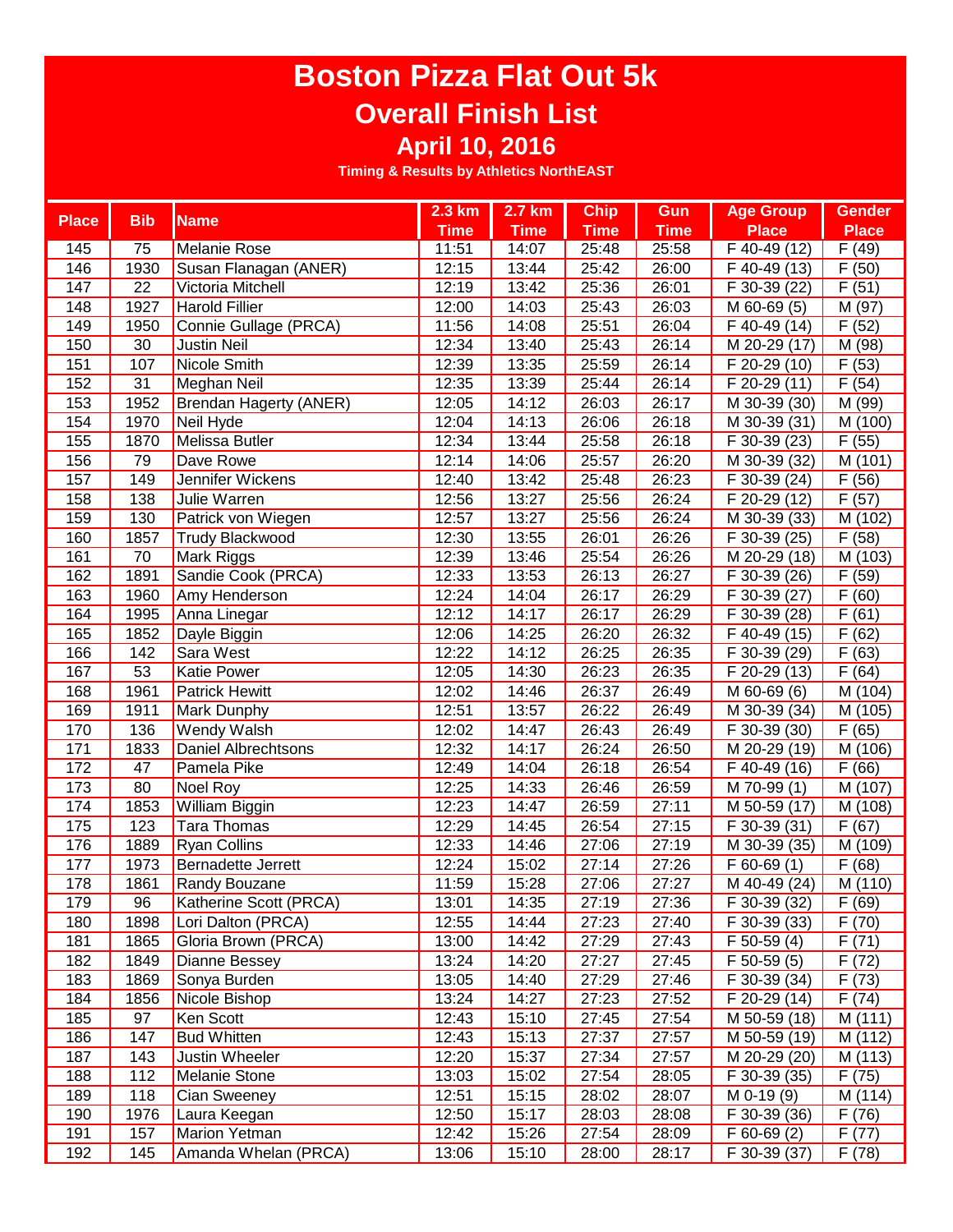# **Boston Pizza Flat Out 5k Overall Finish List**

**April 10, 2016**

| <b>Place</b>     | <b>Bib</b>              | <b>Name</b>                   | $2.3 \text{ km}$ | 2.7 km      | <b>Chip</b> | <b>Gun</b>  | <b>Age Group</b>          | <b>Gender</b>        |
|------------------|-------------------------|-------------------------------|------------------|-------------|-------------|-------------|---------------------------|----------------------|
|                  |                         |                               | <b>Time</b>      | <b>Time</b> | <b>Time</b> | <b>Time</b> | <b>Place</b>              | <b>Place</b>         |
| 193              | 1963                    | <b>Darrin Hodder</b>          | 12:46            | 15:39       | 28:10       | 28:25       | M 20-29 (21)              | M (115)              |
| 194              | 1863                    | <b>Paul Bradley</b>           | 12:45            | 15:39       | 28:11       | 28:25       | M 20-29 (22)              | M (116)              |
| 195              | 1878                    | Carla Chaytor                 | 12:33            | 15:59       | 28:19       | 28:33       | F 20-29 (15)              | F(79)                |
| 196              | 1843                    | Florence Barron (ANER)        | 13:27            | 15:11       | 28:18       | 28:39       | F 70-99 (1)               | F(80)                |
| 197              | 1998                    | <b>Robert Loder</b>           | 13:54            | 14:46       | 28:11       | 28:41       | M 30-39 (36)              | M (117)              |
| 198              | 1903                    | <b>Leah Dooley</b>            | 13:11            | 15:31       | 28:24       | 28:42       | F 40-49 (17)              | F(81)                |
| 199              | 1953                    | Andrew Hallett (PRCA)         | 12:56            | 15:53       | 28:33       | 28:49       | M 50-59 (20)              | M (118)              |
| 200              | 66                      | Lesley Reid                   | 13:24            | 15:28       | 28:28       | 28:52       | F 30-39 (38)              | F(82)                |
| 201              | 29                      | Colin Myers                   | 13:55            | 15:02       | 28:39       | 28:58       | M 30-39 (37)              | M (119)              |
| 202              | $\overline{\mathbf{4}}$ | Cheryl MacLean                | 12:46            | 16:15       | 28:53       | 29:01       | F 30-39 (39)              | F(83)                |
| 203              | 1866                    | Margaret Brown-Bury (ANER)    | 13:35            | 15:34       | 28:48       | 29:09       | F 30-39 (40)              | $\overline{F(84)}$   |
| 204              | 108                     | Philip Smith                  | 13:33            | 15:43       | 29:01       | 29:16       | M 50-59 (21)              | $\overline{M}$ (120) |
| 205              | 1940                    | <b>Erin Gillis</b>            | 13:24            | 15:54       | 28:53       | 29:18       | F 30-39 (41)              | F<br>(85)            |
| 206              | 103                     | Cynthia Slade                 | 13:33            | 15:52       | 28:59       | 29:25       | F 40-49 (18)              | F(86)                |
| 207              | 1962                    | <b>Kristy Hiscock</b>         | 13:39            | 15:48       | 29:03       | 29:28       | $\overline{F}$ 30-39 (42) | F(87)                |
| 208              | 1956                    | Harold Hardiman               | 13:40            | 15:58       | 29:29       | 29:38       | M 60-69 (7)               | M (121)              |
| 209              | 1994                    | <b>Charlotte Lewis</b>        | 14:14            | 15:26       | 29:09       | 29:40       | F 30-39 (43)              | F(88)                |
| 210              | 128                     | <b>Alison Trask</b>           | 14:38            | 15:09       | 29:16       | 29:47       | F 30-39 (44)              | F(89)                |
| 211              | 1842                    | <b>Susan Barrett</b>          | 13:24            | 16:25       | 29:25       | 29:50       | F 30-39 (45)              | F(90)                |
| 212              | 45                      | Shelly Penney (PRCA)          | 13:28            | 16:21       | 29:35       | 29:50       | F 30-39 (46)              | F(91)                |
| 213              | 1851                    | Aaron Bidart                  | 13:21            | 16:34       | 29:34       | 29:56       | M 20-29 (23)              | M (122)              |
| 214              | 1836                    | Nakida Ket Azevedo            | 13:21            | 16:35       | 29:35       | 29:56       | F 20-29 (16)              | F (92)               |
| 215              | 1838                    | Jackie Bailey                 | 14:13            | 15:49       | 29:38       | 30:02       | $\overline{F}$ 40-49 (19) | (93)<br>F            |
| 216              | 95                      | Derek Scott (PRCA)            | 13:37            | 16:27       | 29:45       | 30:04       | M 50-59 (22)              | M (123)              |
| $\overline{217}$ | 16                      | Leah Melvin                   | 13:47            | 16:24       | 29:50       | 30:11       | $\overline{F}$ 20-29 (17) | F(94)                |
| 218              | 1841                    | <b>Jim Barnes</b>             | 13:13            | 17:03       | 30:08       | 30:17       | M 70-99 (2)               | M (124)              |
| 219              | 1993                    | Leigh Ann LeBlanc             | 13:47            | 16:32       | 29:59       | 30:19       | F 30-39 (47)              | F (95)               |
| 220              | 1893                    | Jennifer Cooper-Greene (PRCA) | 13:48            | 16:46       | 30:23       | 30:35       | F 40-49 (20)              | F(96)                |
| 221              | 1855                    | Emily Bishop                  | 13:52            | 16:48       | 30:31       | 30:40       | $\overline{F}$ 20-29 (18) | F(97)                |
| 222              | 1917                    | Evan Edinger                  | 15:28            | 15:13       | 30:15       | 30:41       | M 50-59 (23)              | M (125)              |
| 223              | 1832                    | Stephanie Abbott              | 14:38            | 16:04       | 30:24       | 30:42       | F 30-39 (48)              | F(98)                |
| 224              | 1997                    | Jarrett Lockyer               | 14:37            | 16:12       | 30:20       | 30:49       | M 30-39 (38)              | $\overline{M}$ (126) |
| 225              | 1882                    | Ella Codner                   | 13:41            | 17:11       | 30:40       | 30:52       | $F$ 50-59 (6)             | F (99)               |
| 226              | 1876                    | <b>Mark Chancey</b>           | 14:12            | 16:45       | 30:48       | 30:57       | M 40-49 (25)              | M (127)              |
| 227              | 48                      | <b>Christine Pinsent</b>      | 13:47            | 17:11       | 30:38       | 30:59       | $F$ 30-39 (49)            | F(100)               |
| 228              | 19                      | Stephen Mercer                | 13:44            | 17:15       | 30:26       | 30:59       | M 40-49 (26)              | M (128)              |
| 229              | 1959                    | <b>Avery Hearty</b>           | 13:29            | 17:49       | 31:12       | 31:18       | $F$ 0-19 $(5)$            | F(101)               |
| 230              | 141                     | Karen Weatherdon              | 14:36            | 16:44       | 30:46       | 31:21       | F 40-49 (21)              | F(102)               |
| 231              | 1907                    | <b>Shelley Duff</b>           | 14:38            | 16:44       | 31:04       | 31:22       | F 30-39 (50)              | F(103)               |
| 232              | 13                      | Katriena McKay                | 14:32            | 16:50       | 30:56       | 31:23       | F 20-29 (19)              | F (104)              |
| 233              | 1885                    | Gina Colbourne                | 14:33            | 16:50       | 30:55       | 31:23       | F 20-29 (20)              | F(105)               |
| 234              | 1974                    | Ashleigh Jones                | 13:57            | 17:32       | 31:24       | 31:30       | $\overline{F}$ 30-39 (51) | F(106)               |
| 235              | 156                     | Patricia Wright               | 14:54            | 16:41       | 31:07       | 31:36       | F 30-39 (52)              | F(107)               |
| 236              | 73                      | Jessica Roche                 | 13:51            | 17:59       | 31:28       | 31:50       | F 20-29 (21)              | F(108)               |
| 237              | 1896                    | Mabel Crocker (PRCA)          | 14:36            | 17:16       | 31:32       | 31:52       | F 50-59 (7)               | F (109)              |
| 238              | 1886                    | Nicholas Collier              | 14:03            | 17:52       | 31:38       | 31:56       | M 0-19 (10)               | M (129)              |
| 239              | 1924                    | <b>Kerry Evely</b>            | 15:26            | 16:50       | 31:42       | 32:16       | M 50-59 (24)              | M (130)              |
| 240              | 1923                    | <b>Elizabeth Evely</b>        | 15:26            | 16:50       | 31:42       | 32:17       | $F$ 50-59 $(8)$           | F(110)               |